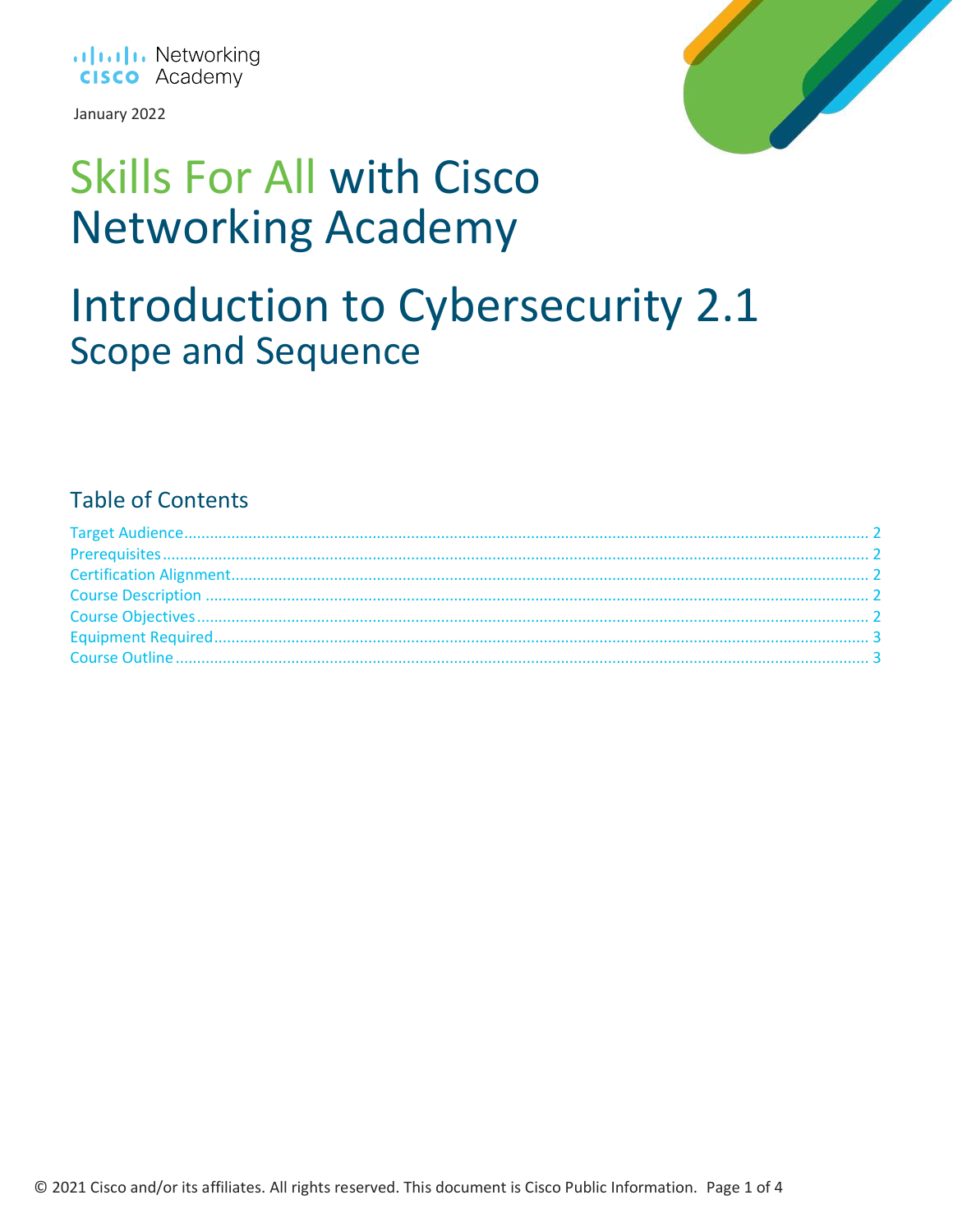#### <span id="page-1-0"></span>Target Audience

The Introduction to Cybersecurity 2.1 course is designed for learners considering a career in cybersecurity. This exploratory course provides learners an introduction to cybersecurity, by exploring ways to be safe online, the different types of malware and attacks, measures used by organizations to mitigate attacks, and researching career opportunities. The online course is appropriate for learners at many education levels and types of institutions, including high schools, secondary schools, universities, colleges, career and technical schools, workforce training, and community centers.

#### <span id="page-1-1"></span>**Prerequisites**

<span id="page-1-2"></span>There are no prerequisites for this course.

#### Certification Alignment

<span id="page-1-3"></span>This course, from the **[Cybersecurity Pathway,](https://skillsforall.com/career-path/cybersecurity)** aligns with the IT Specialist Cybersecurity certification from Certiport.

#### Course Description

Introduction to Cybersecurity 2.1 includes:

- Five modules comprised of key topics.
- Modules emphasize critical thinking, problem solving, collaboration, and the practical application of skills.

Topic-level activities are designed to indicate a learner's mastery of course skills, enabling learners to gage understanding before taking a graded quiz or exam.

Language describing concepts is designed to be easily understood by learners at all levels.

- Assessments and practice activities focused on specific competencies are designed to increase retention and provide flexibility in the learning path.
- Multimedia learning tools, including paper-based labs, videos, and quizzes, address a variety of learning styles, stimulate learning and promote knowledge retention.
- Labs and Packet Tracer simulation-based activities help learners develop critical thinking and complex problem-solving skills.
- Innovative assessments provide immediate feedback to support knowledge evaluation and skills.
- Learners explore the basics of being safe online.
- Learners are introduced to different types of malware and attacks, and how organizations protect themselves against these attacks.
- Learners explore career options in cybersecurity.

#### <span id="page-1-4"></span>Course Objectives

The course material will assist you in developing learner skills, including:

• Explain the basics of being safe online, including what cybersecurity is and its potential impact.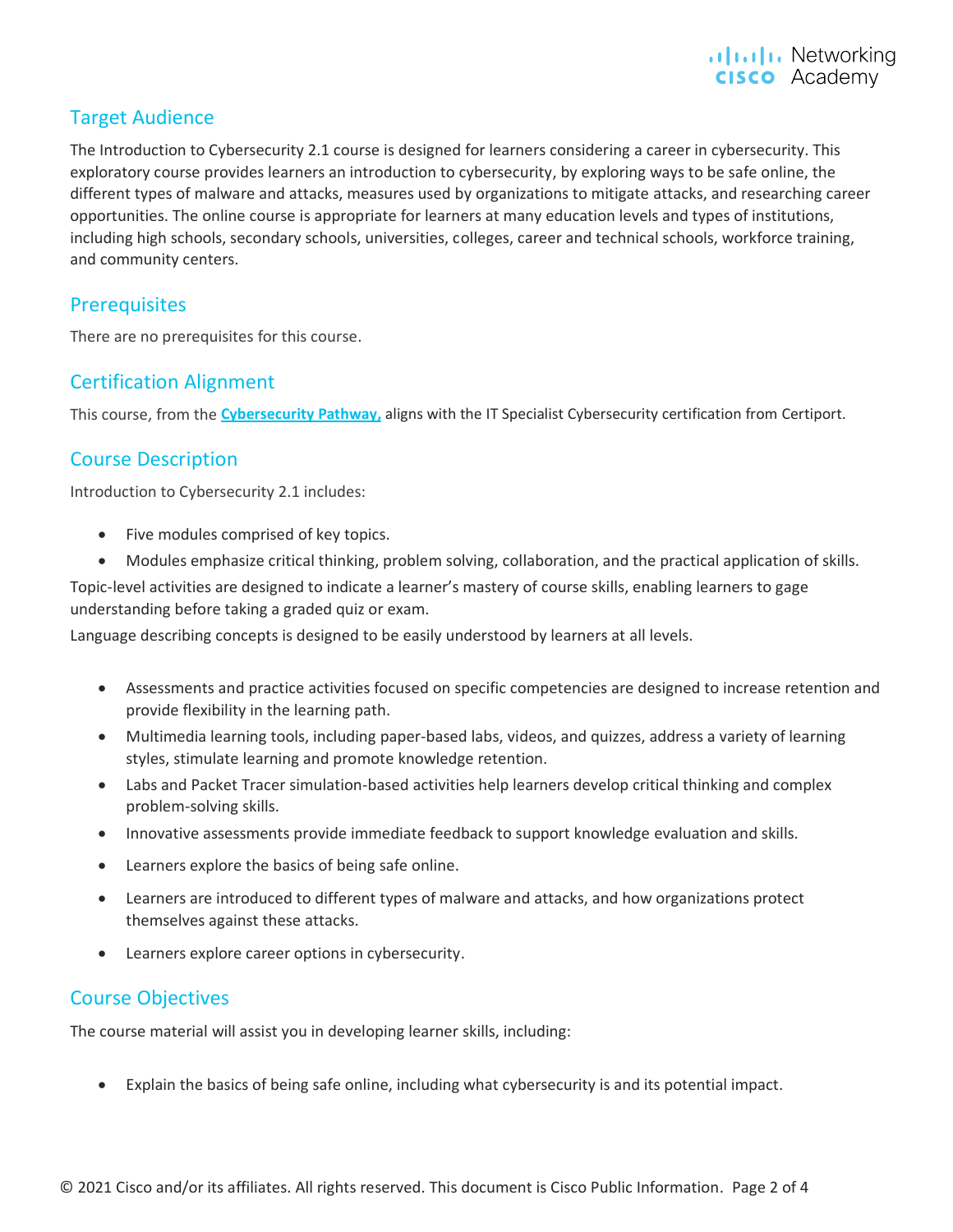- Explain the most common cyber threats, attacks, and vulnerabilities.
- Explain how to protect yourself while online.
- Explain how organizations can protect their operations against these attacks
- Access a variety of information and resources to explore the different career options in cybersecurity.

#### <span id="page-2-0"></span>Equipment Required

Any device with Internet access (Smartphones/Tablets/Chromebooks/ Laptops/Desktops).

#### <span id="page-2-1"></span>Course Outline

Table 1 below details the modules and their associated competencies. Each module is an integrated unit of learning that consists of content, activities, and assessments that target a specific set of competencies. The size of the module depends on the depth of knowledge and skill needed to master the competency.

#### **Table 1: Module Title and Objective**

| Module Title / Topic Title                  | Objective                                                                                                                                                                                                        |
|---------------------------------------------|------------------------------------------------------------------------------------------------------------------------------------------------------------------------------------------------------------------|
| Module 1: Introduction to Cybersecurity     |                                                                                                                                                                                                                  |
| 1.0: Introduction to Cybersecurity          | Explain the basics of being safe online, including what<br>cybersecurity is and its potential impact.                                                                                                            |
| 1.1 The World of Cybersecurity              | Explain what cybersecurity is and its potential impact.                                                                                                                                                          |
| 1.2 Organizational Data                     | Identify types of sensitive information that hackers can use to<br>invade your privacy and/or damage your reputation, where<br>they can access this information, and why it's of interest to<br>cyber criminals. |
| 1.3 What Was Taken?                         | Explain what organizational data is and why it must be<br>protected.                                                                                                                                             |
| 1.4 Cyber Attackers                         | Describe who cyber attackers are and what they want.                                                                                                                                                             |
| 1.5 Cyberwarfare                            | Explain what cyberwarfare is and why nations and<br>governments need cybersecurity professionals to help protect<br>their citizens and infrastructure.                                                           |
| Module 2: Attacks, Concepts, and Techniques |                                                                                                                                                                                                                  |
| 2.0: Attacks, Concepts and Techniques       | Explain the most common cyber threats, attacks, and<br>vulnerabilities.                                                                                                                                          |
| 2.1 Analyzing a Cyber Attack                | Identify the different types of malware and their symptoms.                                                                                                                                                      |
| 2.2 Methods of Infiltration                 | Describe the different methods of infiltration.                                                                                                                                                                  |
| 2.3 Security Vulnerability and Exploits     | Explain how to find security vulnerabilities.                                                                                                                                                                    |